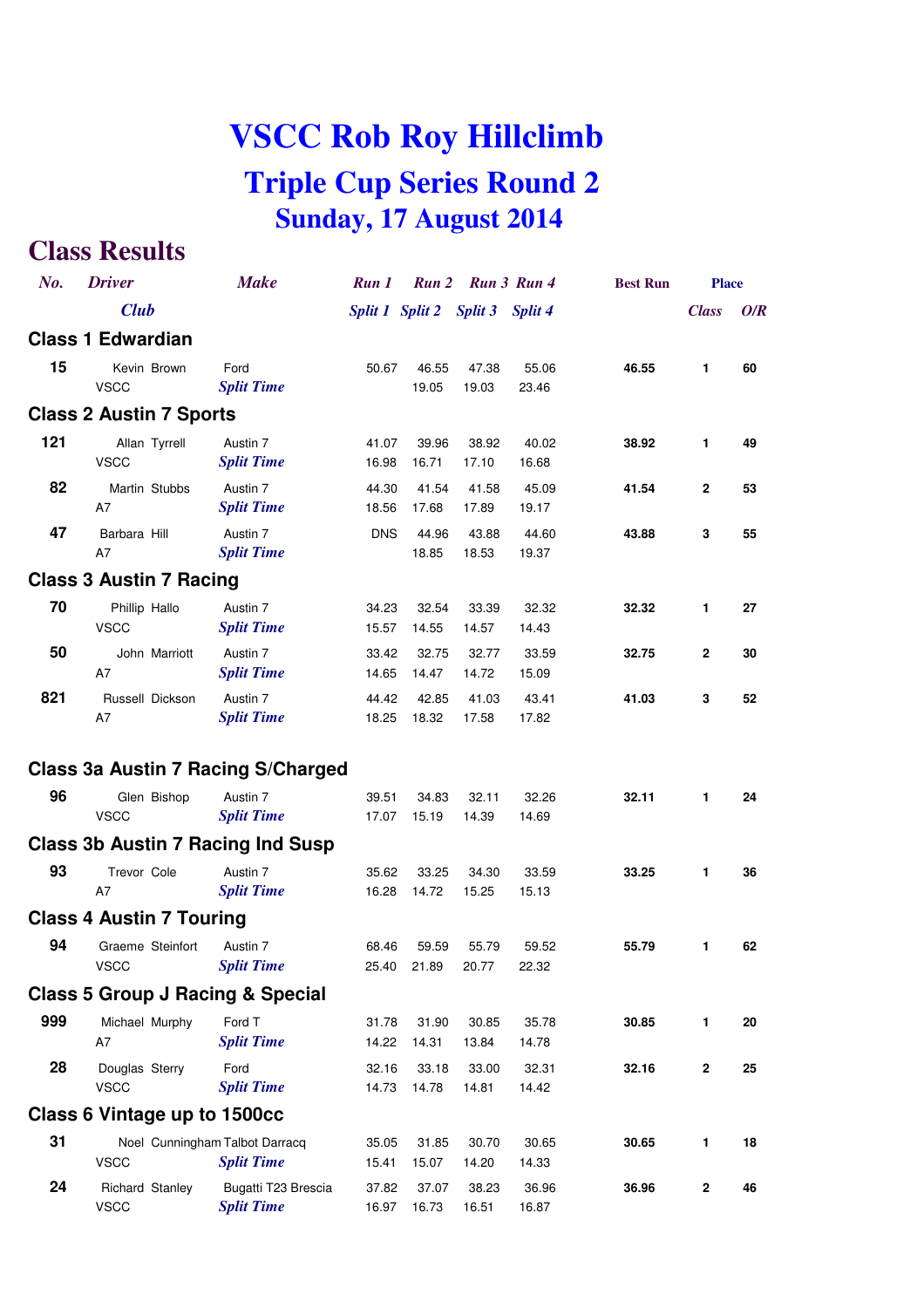| No. | <b>Driver</b>                      |                     | <b>Make</b>                              | Run 1          | Run 2                           |                | Run 3 Run 4    | <b>Best Run</b> |              | <b>Place</b> |
|-----|------------------------------------|---------------------|------------------------------------------|----------------|---------------------------------|----------------|----------------|-----------------|--------------|--------------|
|     | <b>Club</b>                        |                     |                                          |                | Split 1 Split 2 Split 3 Split 4 |                |                |                 | <b>Class</b> | O/R          |
|     |                                    |                     | Class 6 Vintage up to 1500cc (cont)      |                |                                 |                |                |                 |              |              |
| 111 | Michael Hipkins<br><b>VSCC</b>     |                     | Frazer Nash<br><b>Split Time</b>         | 39.26<br>17.72 | 41.12<br>19.34                  | 40.37<br>19.00 | 44.68<br>20.45 | 39.26           | 3            | 50           |
| 16  | <b>VSCC</b>                        | Jim Thompson        | Bugatti T23 Brescia<br><b>Split Time</b> | 42.29<br>19.45 | 40.06<br>18.17                  | 39.60<br>17.76 | 47.32<br>22.95 | 39.60           | 4            | 51           |
| 41  | <b>VSCC</b>                        | Mark Burns          | <b>Alvis 12/50</b><br><b>Split Time</b>  | 43.08<br>18.08 | 44.38<br>18.19                  | 43.77<br>18.04 | 43.49<br>17.97 | 43.08           | 5            | 54           |
| 21  | <b>VSCC</b>                        | Chris Terdich       | Wanderer<br><b>Split Time</b>            | 63.08<br>25.21 | 60.43<br>23.57                  | 61.00<br>23.52 | 62.83<br>25.11 | 60.43           | 6            | 63           |
|     |                                    |                     | Class 7 Vintage 1501 to 3000cc           |                |                                 |                |                |                 |              |              |
| 10  | <b>VSCC</b>                        | John Hickford       | Lancia Lambda<br><b>Split Time</b>       | 36.37<br>15.33 | 35.21<br>15.61                  | 36.76<br>16.25 | 35.19<br>15.81 | 35.19           | 1.           | 40           |
| 19  | <b>VSCC</b>                        | Craig Gibbs         | Plymouth<br><b>Split Time</b>            | 44.71<br>18.67 | 45.07<br>18.87                  | 46.52<br>19.85 | <b>DNS</b>     | 44.71           | $\mathbf{2}$ | 58           |
|     | <b>Class 8 Vintage over 3000cc</b> |                     |                                          |                |                                 |                |                |                 |              |              |
| 77  | Patrick Ryan<br><b>VSCC</b>        |                     | Vauxhall 30/98<br><b>Split Time</b>      | 33.56<br>15.48 | 33.39<br>15.21                  | 33.17<br>15.05 | 32.78<br>14.86 | 32.78           | 1            | 32           |
| 71  | Connor Ryan<br><b>VSCC</b>         |                     | Vauxhall 30/98<br><b>Split Time</b>      | 35.18<br>16.48 | 48.13<br>18.07                  | 34.99<br>16.62 | 33.92<br>15.83 | 33.92           | $\mathbf{2}$ | 37           |
| 182 | Ronald House<br><b>VSCC</b>        |                     | Vauxhall OE<br><b>Split Time</b>         | 38.19<br>20.45 | 38.25<br>17.94                  | 38.15<br>17.60 | 37.44<br>17.21 | 37.44           | 3            | 48           |
| 14  | <b>VSCC</b>                        | Hugh Venables       | Oakland<br><b>Split Time</b>             | 47.26<br>21.16 | 44.66<br>19.83                  | 46.01<br>20.73 | 46.43<br>21.28 | 44.66           | 4            | 57           |
|     |                                    |                     | Class 9 Pre War MG under 1100cc          |                |                                 |                |                |                 |              |              |
| 38  | <b>MGCC</b>                        | Walter Magilton     | MG J3<br><b>Split Time</b>               | 35.25<br>15.74 | 35.30<br>16.27                  | <b>DNS</b>     | <b>DNS</b>     | 35.25           | 1            | 41           |
| 3   | <b>VSCC</b>                        | Ed Taylor           | MG J3<br><b>Split Time</b>               | 37.43<br>17.11 | 37.35<br>17.16                  | 37.49<br>17.07 | 38.41<br>17.99 | 37.35           | $\mathbf{2}$ | 47           |
| 128 | <b>VSCC</b>                        | Neil Cooke          | MG J3<br><b>Split Time</b>               | <b>DNS</b>     | <b>DNS</b>                      | 49.14<br>21.19 | 44.62<br>18.54 | 44.62           | 3            | 56           |
| 85  |                                    | Allen Wettenhall MG |                                          | 74.66          | <b>DNS</b>                      | <b>DNS</b>     | <b>DNS</b>     | 74.66           | 4            | 64           |
|     | <b>VSCC</b>                        |                     | <b>Split Time</b>                        | 21.24          |                                 |                |                |                 |              |              |
|     |                                    |                     | Class 10 Pre War Mg over 1100cc          |                |                                 |                |                |                 |              |              |
| 33  | <b>VSCC</b>                        | Geoffrey Murdock    | MG TB<br><b>Split Time</b>               | 29.72<br>14.33 | 29.08<br>14.19                  | 28.62<br>13.92 | 28.39<br>13.68 | 28.39           | 1            | 13           |
| 12  | <b>VSCC</b>                        | John Lackey         | MG TA Replica<br><b>Split Time</b>       | 34.78<br>15.61 | 33.21<br>15.10                  | 42.60<br>24.89 | 32.91<br>15.39 | 32.91           | 2            | 33           |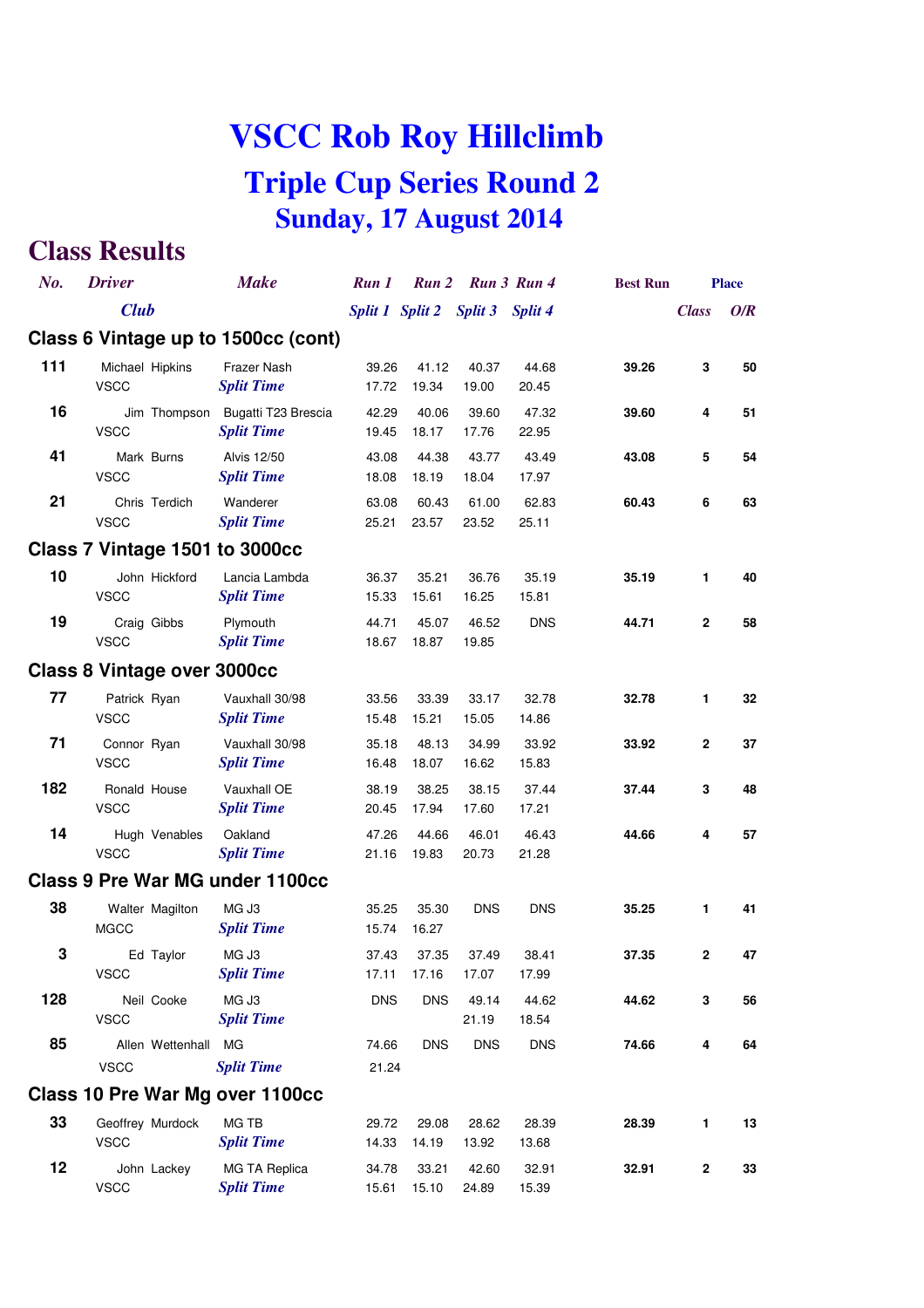| No.                     | <b>Driver</b>                      |                     | <b>Make</b>                                 | Run 1          | Run 2               |                                 | Run 3 Run 4    | <b>Best Run</b> | <b>Place</b>     |              |
|-------------------------|------------------------------------|---------------------|---------------------------------------------|----------------|---------------------|---------------------------------|----------------|-----------------|------------------|--------------|
|                         | <b>Club</b>                        |                     |                                             |                |                     | Split 1 Split 2 Split 3 Split 4 |                |                 | <b>Class</b>     | O/R          |
|                         | Class 11 PVT up to 1500cc          |                     |                                             |                |                     |                                 |                |                 |                  |              |
| 26                      | <b>VSCC</b>                        | John Lakeland       | Riley<br><b>Split Time</b>                  | 37.40<br>18.22 | 30.70<br>13.77      | 30.94<br>14.20                  | 30.87<br>14.09 | 30.70           | 1                | 19           |
| 141                     | Geoffrey McInnes<br><b>VSCC</b>    |                     | Riley<br><b>Split Time</b>                  | 52.82<br>20.27 | 47.17<br>19.79      | 45.58<br>20.00                  | <b>DNS</b>     | 45.58           | $\mathbf{2}$     | 59           |
|                         | Class 12 PVT over 1500cc           |                     |                                             |                |                     |                                 |                |                 |                  |              |
| 757                     | Louis Santin<br><b>VHRR</b>        |                     | Singer<br><b>Split Time</b>                 | 28.63<br>13.05 | <b>DNS</b>          | <b>DNS</b>                      | <b>DNS</b>     | 28.63           | 1                | 14           |
| 75                      | Nigel Gray<br><b>VHRR</b>          |                     | Singer<br><b>Split Time</b>                 | 31.63<br>14.53 | <b>DNF</b><br>14.31 | <b>DNS</b>                      | <b>DNS</b>     | 31.63           | $\boldsymbol{2}$ | 23           |
| 6                       | <b>VSCC</b>                        | Keith Roberts       | Riley 6<br><b>Split Time</b>                | 35.58<br>15.57 | 33.13<br>0.00       | 32.75<br>14.95                  | <b>DNS</b>     | 32.75           | 3                | 30           |
| $\overline{\mathbf{z}}$ | <b>Edric Nantes</b><br><b>VSCC</b> |                     | SS<br><b>Split Time</b>                     | 41.20<br>16.65 | 38.54<br>16.19      | 37.66<br>16.19                  | 36.33<br>15.53 | 36.33           | 4                | 44           |
|                         |                                    |                     | Class 13 Group K Racing & Special           |                |                     |                                 |                |                 |                  |              |
| 34                      | Philip Gray<br><b>VHRR</b>         |                     | Ford Special<br><b>Split Time</b>           | 26.77<br>12.27 | 26.29<br>12.34      | 26.40<br>12.21                  | 26.06<br>12.15 | 26.06           | 1                | 4            |
| 57                      | David Bell<br><b>VSCC</b>          |                     | <b>MG</b><br><b>Split Time</b>              | 28.15<br>13.39 | 27.75<br>13.41      | 27.41<br>12.83                  | <b>DNS</b>     | 27.41           | $\mathbf{2}$     | 8            |
| 32                      | Raymond Sprague<br><b>VHRR</b>     |                     | Ford<br><b>Split Time</b>                   | 27.48<br>13.05 | 27.77<br>14.81      | 27.80<br>12.91                  | 27.57<br>12.96 | 27.48           | 3                | 9            |
| 58                      | Liam Sales<br><b>VSCC</b>          |                     | Marsel Chrysler<br><b>Split Time</b>        | 32.36<br>14.98 | 30.45<br>14.44      | 29.56<br>13.78                  | 29.36<br>14.02 | 29.36           | 4                | 16           |
| 458                     | Robert Sales<br><b>VSCC</b>        |                     | Marsel Chrysler<br><b>Split Time</b>        | 33.71<br>14.89 | 31.18<br>14.41      | 31.01<br>14.04                  | 31.35<br>14.20 | 31.01           | 5                | 22           |
| $\mathbf 2$             | Richard Perry<br><b>VSCC</b>       |                     | Amilcar/Riley<br><b>Split Time</b>          | 33.13<br>15.52 | 31.94<br>14.07      | <b>DNS</b>                      | <b>DNS</b>     | 33.13           | 6                | 35           |
| 81                      | Graham Facey<br>GCC                |                     | Morris 8 Special<br><b>Split Time</b>       | 37.28<br>16.50 | 36.60<br>15.91      | 36.16<br>16.32                  | 38.64<br>16.65 | 36.16           | 7                | 43           |
|                         | Class 14 Invited pre 1965          |                     |                                             |                |                     |                                 |                |                 |                  |              |
| 53                      | Mike Barker<br><b>VHRR</b>         |                     | Elfin<br><b>Split Time</b>                  | 25.24<br>12.84 | 24.14<br>11.71      | 24.10<br>11.66                  | 24.46<br>12.13 | 24.10           | 1                | $\mathbf{2}$ |
| 62                      | <b>VHRR</b>                        | <b>Bill Redpath</b> | <b>Redpath Special</b><br><b>Split Time</b> | 26.81<br>13.04 | 26.35<br>12.56      | 26.69<br>12.71                  | 26.67<br>12.71 | 26.35           | $\mathbf{2}$     | 5            |
| 110                     | John Hardy<br><b>VHRR</b>          |                     | <b>Renault Alpine</b><br><b>Split Time</b>  | 26.93<br>12.83 | 26.41<br>12.53      | 26.86<br>12.96                  | <b>DNS</b>     | 26.41           | 3                | 6            |
| 78                      | Russ Mead<br>GCC                   |                     | Ford Anglia<br><b>Split Time</b>            | <b>DNS</b>     | 27.36<br>12.92      | 27.94<br>13.47                  | 27.59<br>12.95 | 27.36           | 4                | 7            |